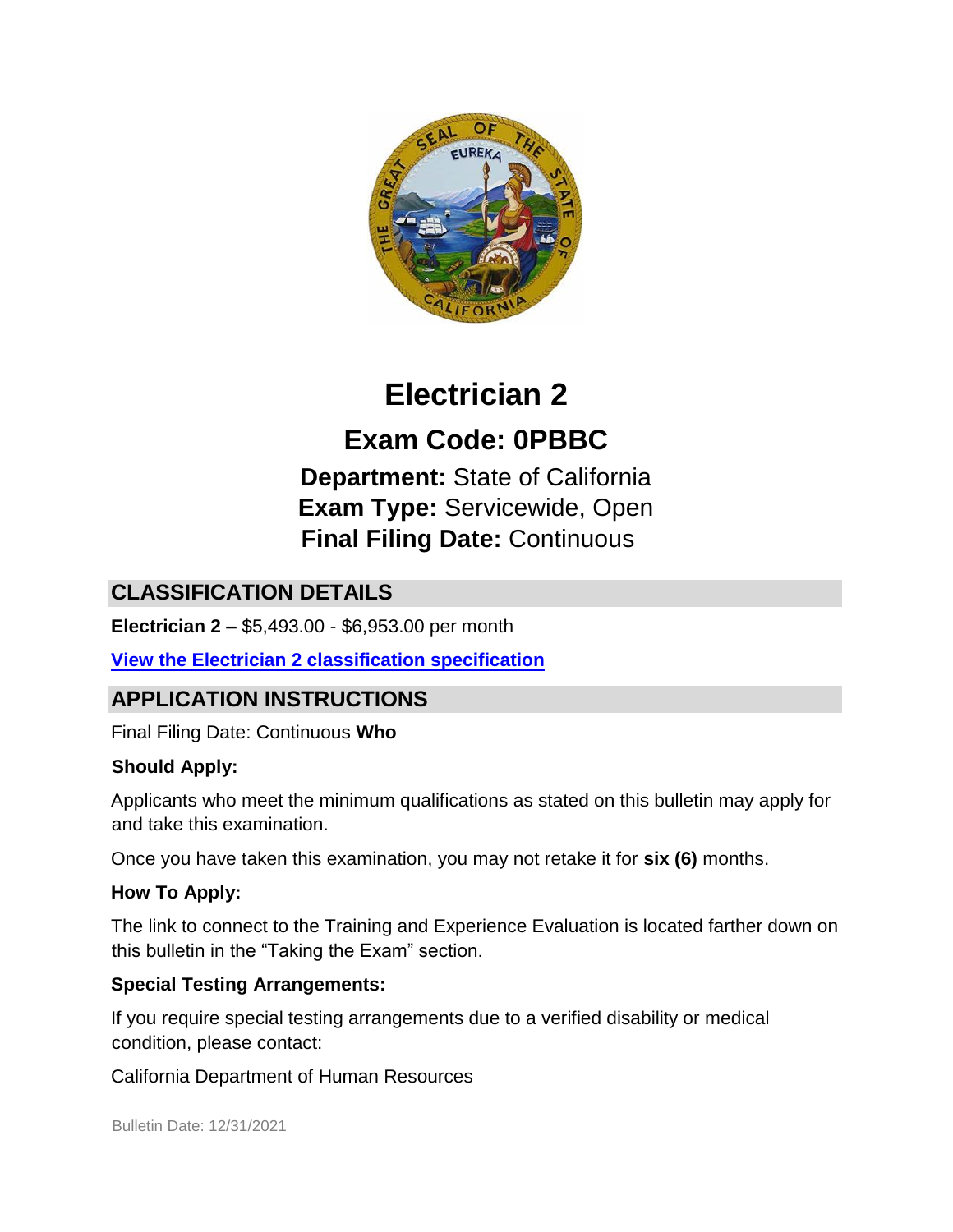CalCareer Service Center 1810 16<sup>th</sup> Street Sacramento, CA 95814

Phone: (866) 844-8671 Email: CalCareer@CalHR.CA.GOV

California Relay Service: 7-1-1 (TTY and voice)

TTY is a Telecommunications Device for the Deaf, and is reachable only from phones equipped with a TTY Device

# **MINIMUM QUALIFICATIONS**

All applicants must meet the education and/or experience requirements as stated on this exam bulletin to be accepted into the examination. Part-time or full-time jobs, regardless of whether paid or volunteer positions, and inside or outside California state service will count toward experience.

#### **Electrician 2**

#### **Either I**

One year of varied experience as a journey level electrician; and completion of a recognized apprenticeship performing the duties of an electrician.

#### **Or II**

Five years of varied experience in electrical installation and repair work. An Associate of Arts or Certificate of Arts Degree in Electrical Technology may be substituted for two years of the required experience. (Students who are within six months of completing their degree will be admitted to the examination but they must present evidence of completion prior to appointment.)

### **POSITION DESCRIPTION**

#### **Electrician 2**

This is the working leadworker level. In addition to the duties of the Electrician I, this level may prepare lists of materials and supplies; estimate the cost of and lay out a job; and, direct the work of three or more craftspeople or helpers exercising only limited supervisory responsibility.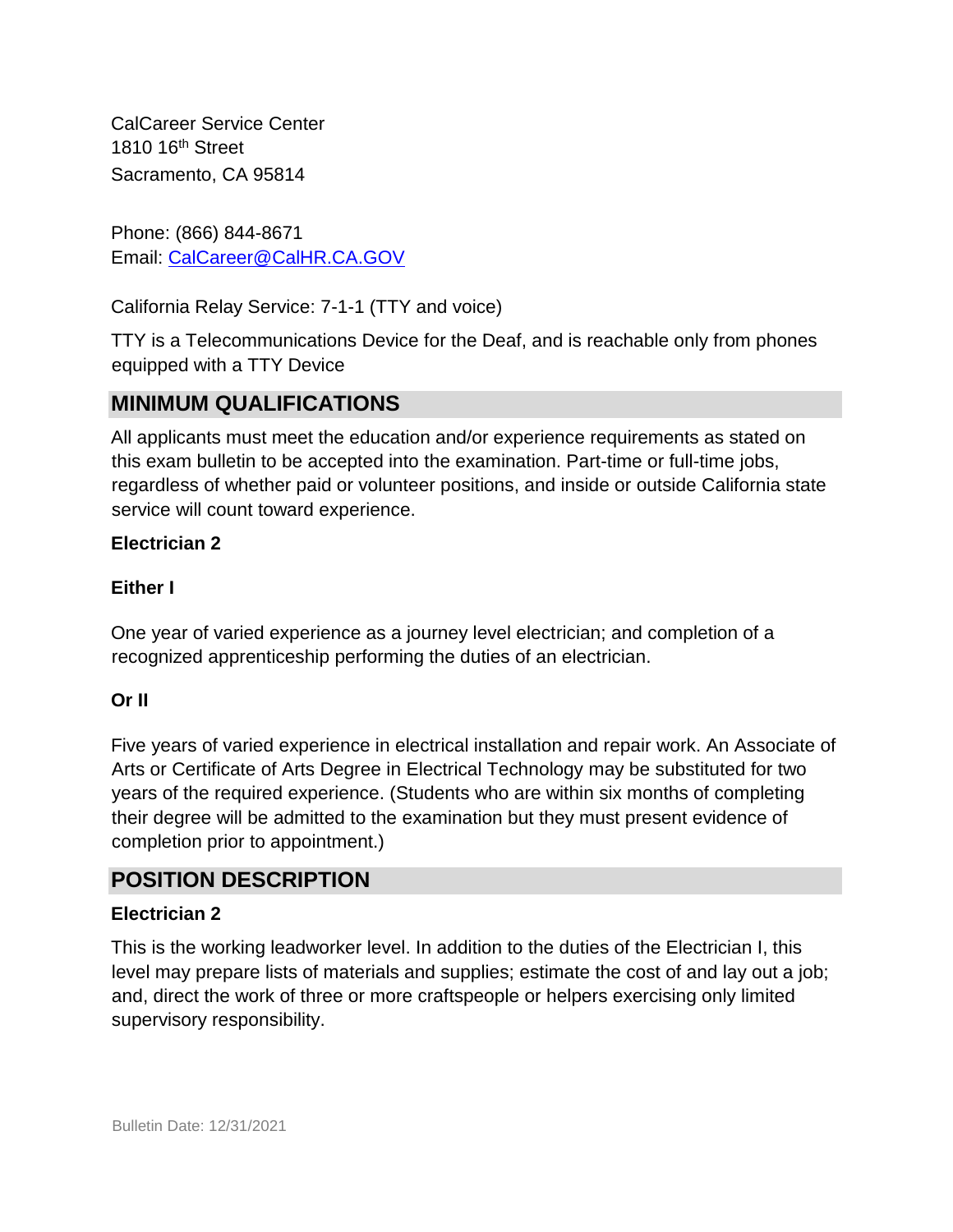## **EXAMINATION SCOPE**

This examination consists of the following components:

#### **Training and Experience Evaluation –** Weighted 100% of the final score.

The examination will consists solely of a **Training and Experience Evaluation.** To obtain a position on the eligible list, a minimum score of 70% must be received.

Applicants will receive their score upon completion of the Training and Experience Evaluation process.

In addition to evaluating applicants' relative knowledge, skills, and ability, as demonstrated by quality and breadth of education and/or experience, emphasis in each exam component will be measuring competitively, relative job demands, each applicant's:

#### **Electrician 2**

Knowledge of:

- 1. Principles, methods, materials, tools, and equipment used in the installation, maintenance, and repair of electrical equipment.
- 2. National Electric Code and Electrical Safety Orders of the Division of Industrial Safety applicable to electrical work.

Skill in:

1. Installation, maintenance, and repair of electrical equipment.

Ability to:

- 1. Read and write English at a level required for successful job performance.
- 2. Read, interpret work from plans, drawings, and specifications.
- 3. Make rough sketches and estimates of the cost of electrical work.
- 4. Keep simple records and make reports.
- 5. Instruct, direct, and coordinate the work of a small crew.
- 6. Follow oral and written instructions.

### **ELIGIBLE LIST INFORMATION**

A servicewide, open eligible list for the Electrician 2 classification will be established for the State of California (all State of California departments, statewide).

The names of successful competitors will be merged onto the eligible list in order of final score regardless of exam date. Eligibility expires **twelve (12) months** after it is established. Applicants must then retake the examination to reestablish eligibility. Veterans' Preference will be granted for this examination. In accordance with Government Codes 18973.1 and 18973.5, whenever any veteran, or widow or widower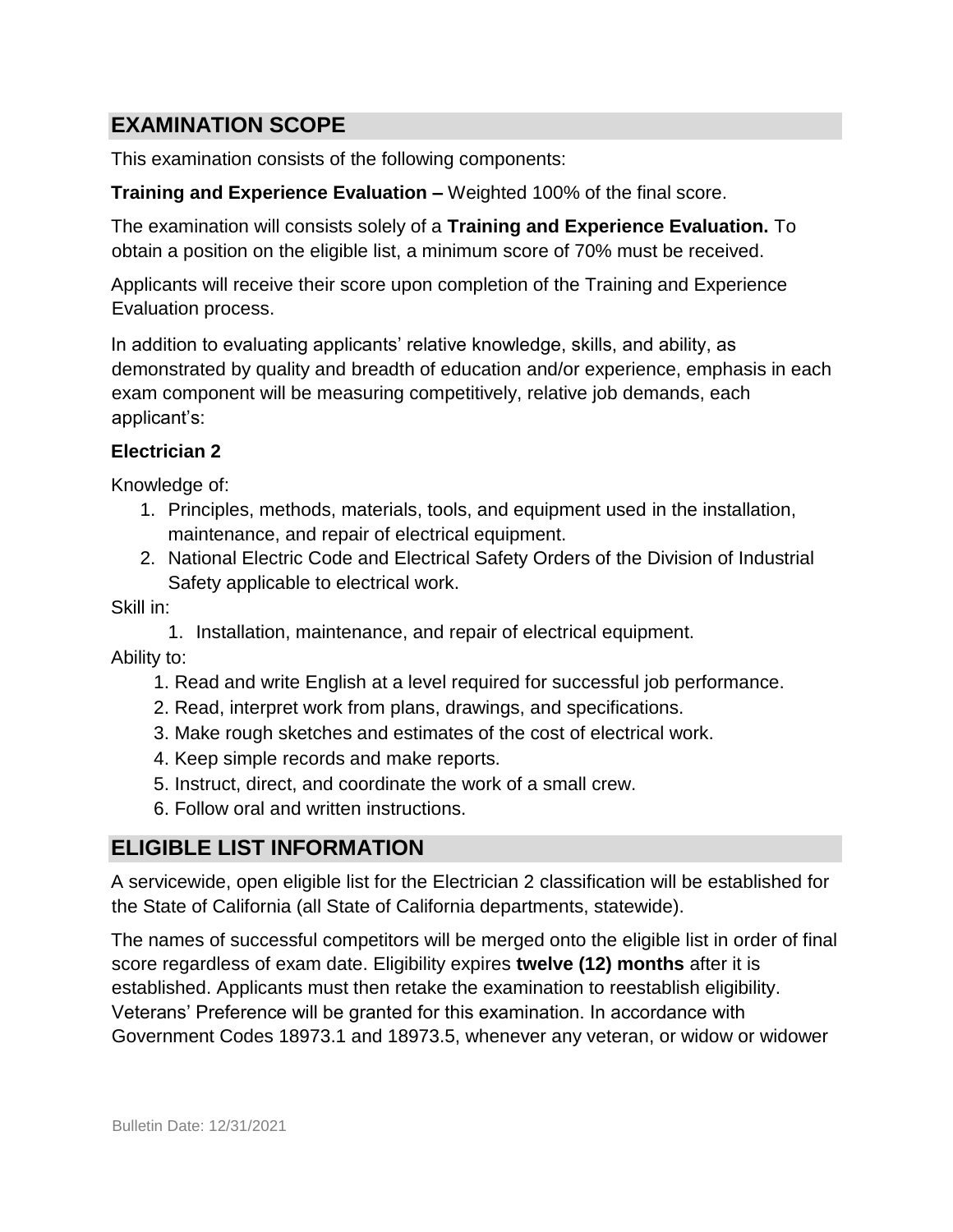of a veteran achieves a passing score on an open examination, he or she shall be ranked in the top rank of the resulting eligible list.

Veterans status is verified by the California Department of Human Resources (CalHR). Information on this program and [the Veterans' Preference Application](https://www.jobs.ca.gov/CalHRPublic/Landing/Jobs/VeteransInformation.aspx) [\(](https://www.jobs.ca.gov/CalHRPublic/Landing/Jobs/VeteransInformation.aspx)Std. form 1093) is available online**.** Additional information on veteran benefits is available at the Department of Veterans Affairs.

## **EXAMINATION INFORMATION**

**[Preview of the Electrician 2](https://jobs.ca.gov/JOBSGEN/0PBBCC.PDF) [Training and Experience Evaluation](https://jobs.ca.gov/JOBSGEN/0PBBCC.PDF)** 

## **PREPARING FOR THE EXAMINATION**

Here is a list of suggested resources to have available prior to taking the exam.

**Employment History:** Employment dates, job titles, organization names and addresses, names of supervisors or persons who can verify your job responsibilities, and phone numbers of persons listed above.

**Education:** School names and addresses, degrees earned, dates attended, courses taken (verifiable on a transcript), persons or office who can verify education, and phone numbers of persons or offices listed above.

**Training:** Class titles, certifications received, names of persons who can verify your training, and phone numbers of persons listed above.

# **TAKING THE EXAMINATION**

**[Take the Electrician 2](https://www.jobs.ca.gov/CalHRPublic/Login.aspx?ExamId=0PBBC) [examination](https://www.jobs.ca.gov/CalHRPublic/Login.aspx?ExamId=0PBBC)**

### **TESTING DEPARTMENTS**

State of California (all State of California departments)

#### **CONTACT INFORMATION**

California Department of Human Resources CalCareer Service Center 1810 16<sup>th</sup> Street Sacramento, CA 95814 Phone: (866) 844-8671 Email: CalCareer@CalHR.CA.GOV

California Relay Service: 7-1-1 (TTY and voice)

TTY is a Telecommunications Device for the Deaf, and is reachable only from phones equipped with a TTY Device.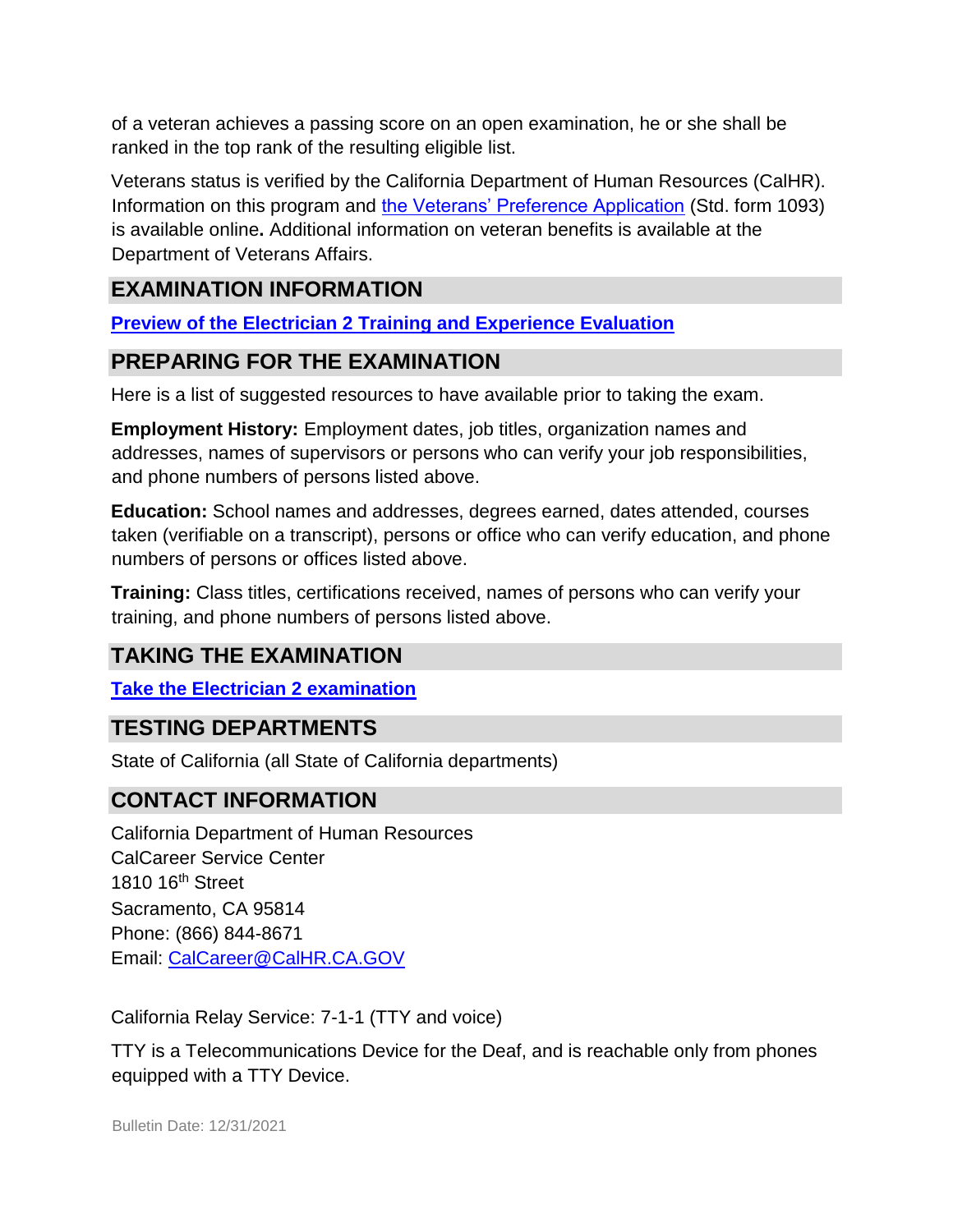# **EQUAL OPPORTUNITY EMPLOYER**

The State of California is an equal opportunity employer to all, regardless of age, ancestry, color, disability (mental and physical), exercising the right of family care and medical leave, gender, gender expression, gender identity, genetic information, marital status, medical condition, military or veteran status, national origin, political affiliation, race, religious creed, sex (includes pregnancy, childbirth, breastfeeding, and related medical conditions), and sexual orientation.

## **DRUG-FREE STATEMENT**

It is an objective of the State of California to achieve a drug-free State work place. Any applicant for State employment will be expected to behave in accordance with this objective, because the use of illegal drugs is inconsistent with the law of the State, the rules governing civil service, and the special trust placed in public servants.

# **GENERAL INFORMATION**

Examination and/or Employment Application (STD 678) forms are available at the California Department of Human Resources, local offices of the Employment Development Department, and through your **[CalCareer Account.](http://www.jobs.ca.gov/)**

If you meet the requirements stated on this examination bulletin, you may take this examination, which is competitive. Possession of the entrance requirements does not assure a place on the eligible list. Your performance in the examination described in this bulletin will be rated against a predetermined job-related rating, and all applicants who pass will be ranked according to their score.

The California Department of Human Resources (CalHR) reserves the right to revise the examination plan to better meet the needs of the service, if the circumstances under which this examination was planned change. Such revision will be in accordance with civil service laws and rules and all applicants will be notified.

General Qualifications: Applicants must possess essential personal qualifications including integrity, initiative, dependability, good judgement, the ability to work cooperatively with others, and a state of health consistent with the ability to perform the assigned duties of the class. A medical examination may be required. In open examinations, investigation may be made of employment records and personal history and fingerprinting may be required.

Eligible Lists: Eligible lists established by competitive examination, regardless of date, must be used in the following order: 1) sub-divisional promotional, 2) departmental promotional, 3) multi-departmental promotional, 4) servicewide promotional, 5) departmental open, 6) open. When there are two lists of the same kind, the older must